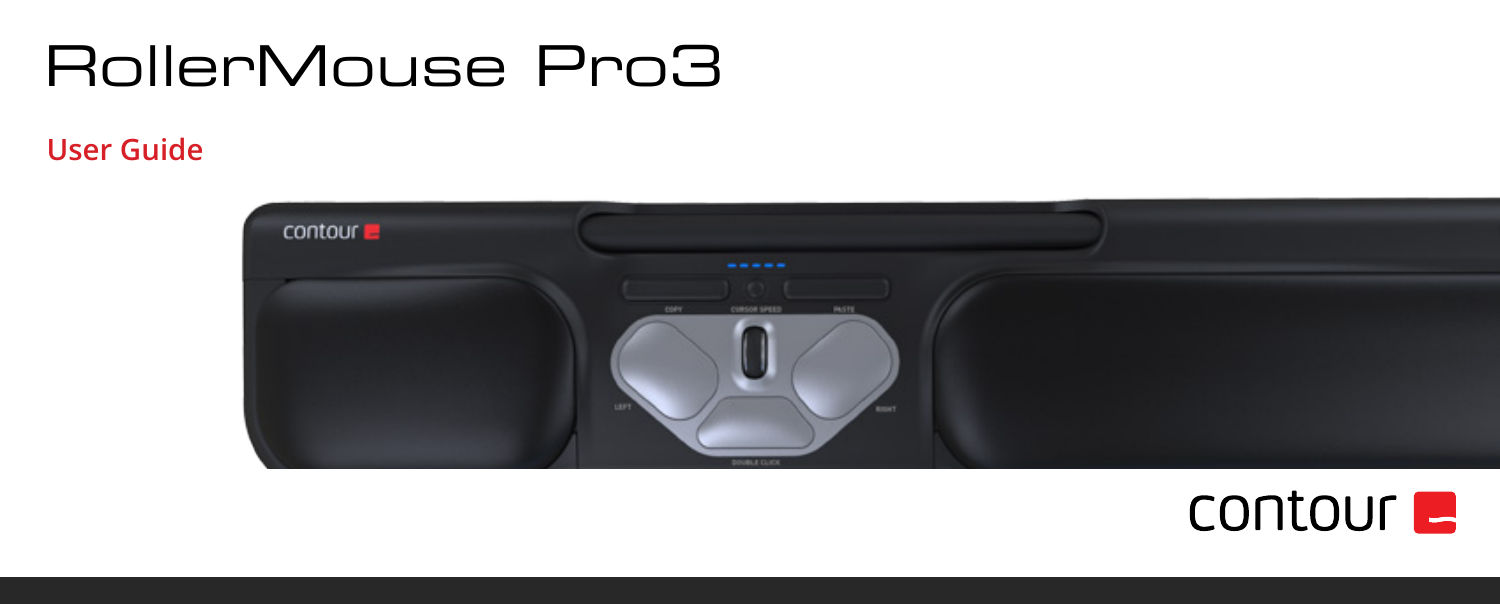## **Box Contents**

- 1. RollerMouse Pro3<br>2. Two short keyboar<br>3. Two long keyboard
- 2. Two short keyboard risers
- 3. Two long keyboard risers



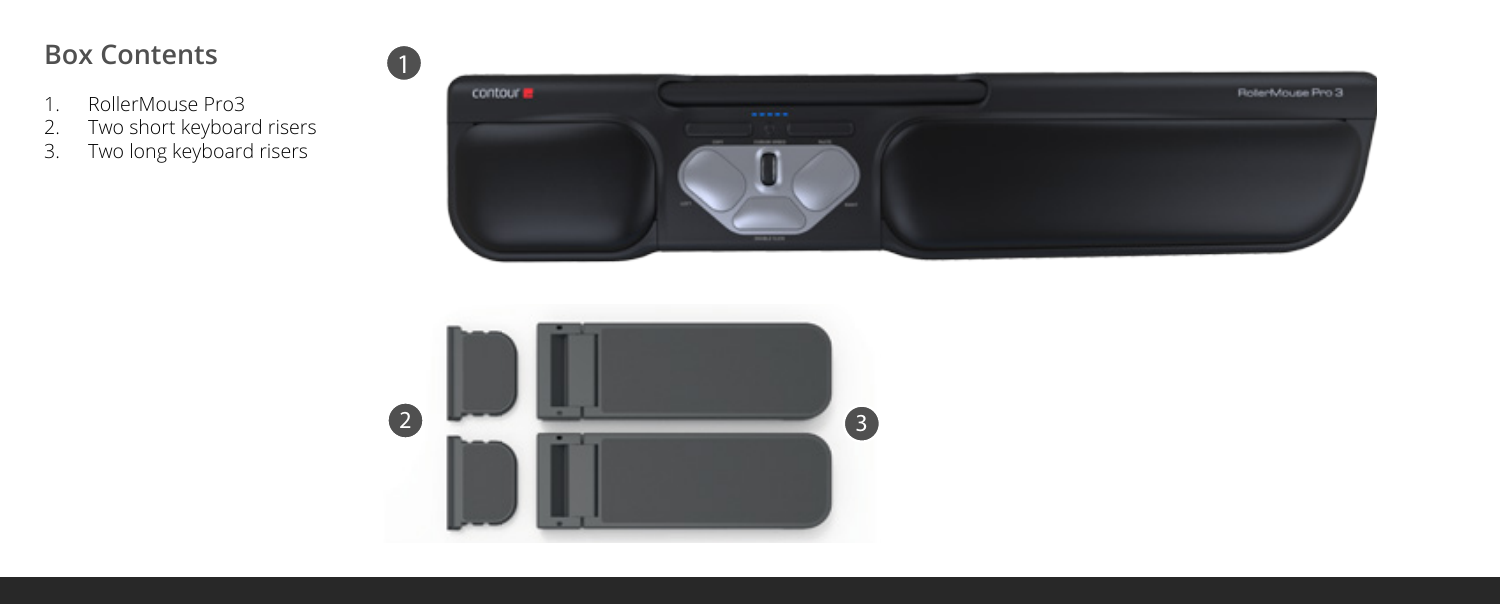#### **RollerMouse functions**

- A. Rollerbar
- B. Cursor speed LED<br>C. Cursor speed adju
- Cursor speed adjustment
- D. Copy<br>F. Paste
- Paste
- F. Left-click
- G. Right-click
- H. Scroll wheel
- "One Touch" double-click

For additional mouse features and specific Mac settings, please download our driver at www.contourdesign.com.

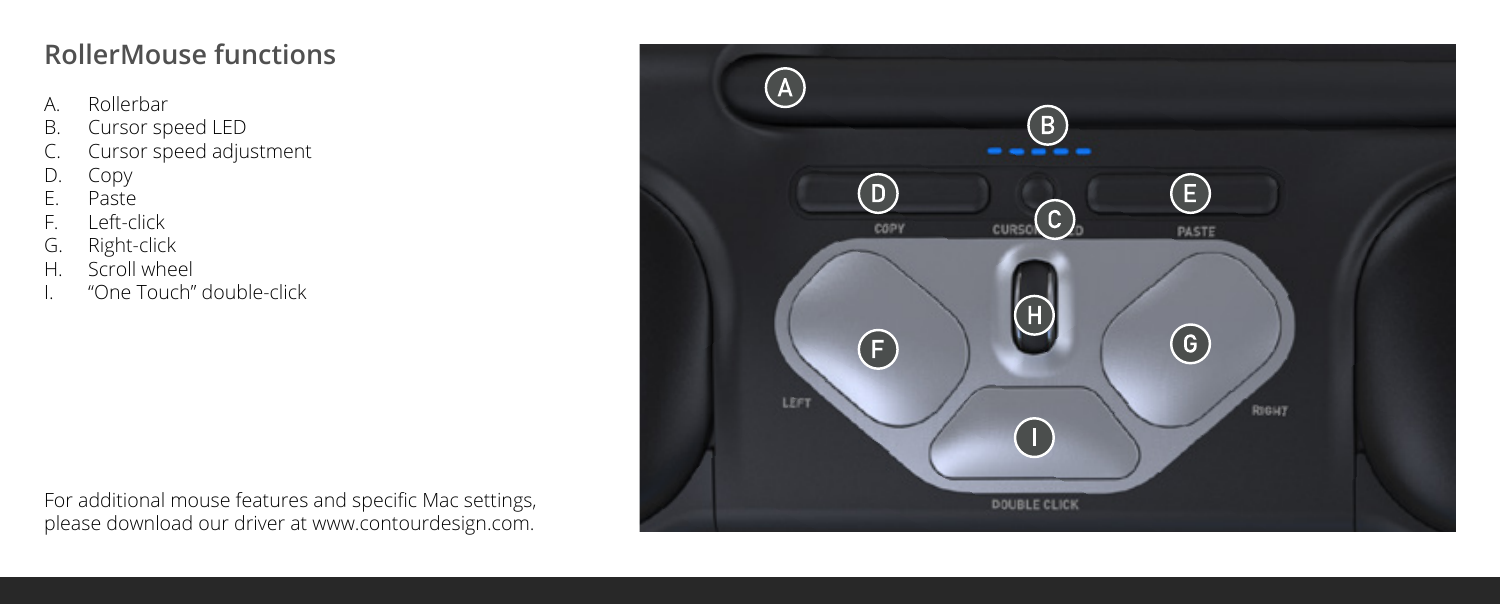#### **Keyboard Positioning**

Before plugging in the unit, take a moment to check the height and angle of your keyboard, and find the arrangement that's most comfortable for you. Use the risers to achieve the correct angle and height regardless of the type of keyboard you are using. The spacebar on your keyboard should come just above your rollerbar. To achieve a proper ergonomic position, the front edge of the keyboard should be as close to the rollerbar.

Balance Keyboard is designed specifically for the RollerMouse. The keyboard sits level with the rollerbar and can be easily adjusted to a positive, neutral, or negative tilt.



Positive Tilt





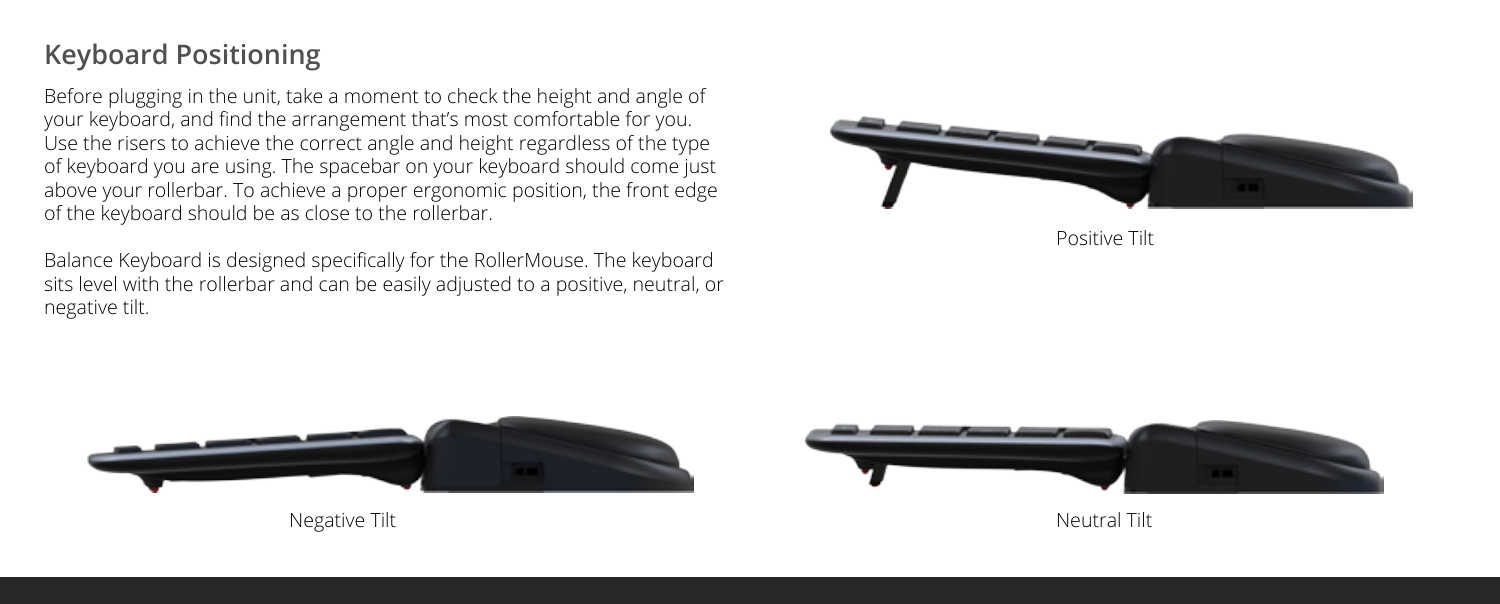#### **Inserting the Keyboard Risers**

Fit the end of the riser  $\boxed{2}$  into the slot on the back of the RollerMouse Pro3.

Line up the grooves of the short and long risers  $\langle 2 \rangle$  and  $\langle 3 \rangle$  then press the two parts together until you hear them snap into place. 3



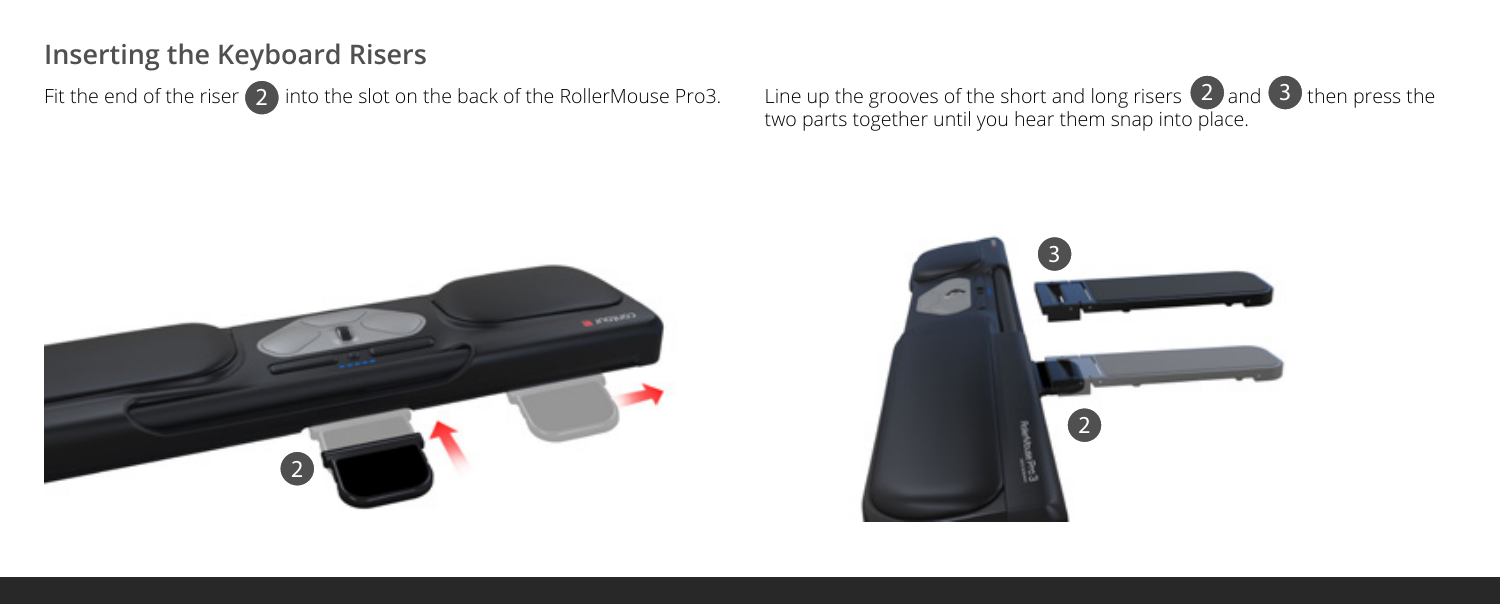#### **Connecting to a computer**

Plug the RollerMouse Pro3 USB cable into the computer's USB port. Allow your computer a few seconds to automatically install.



#### **Click Force Tension Adjustment**

You can adjust the amount of pressure required to perform a mouse click. Use the click-force tension slider located under your RollerMouse Pro3. Simply slide it until you find the tension that works best for you.

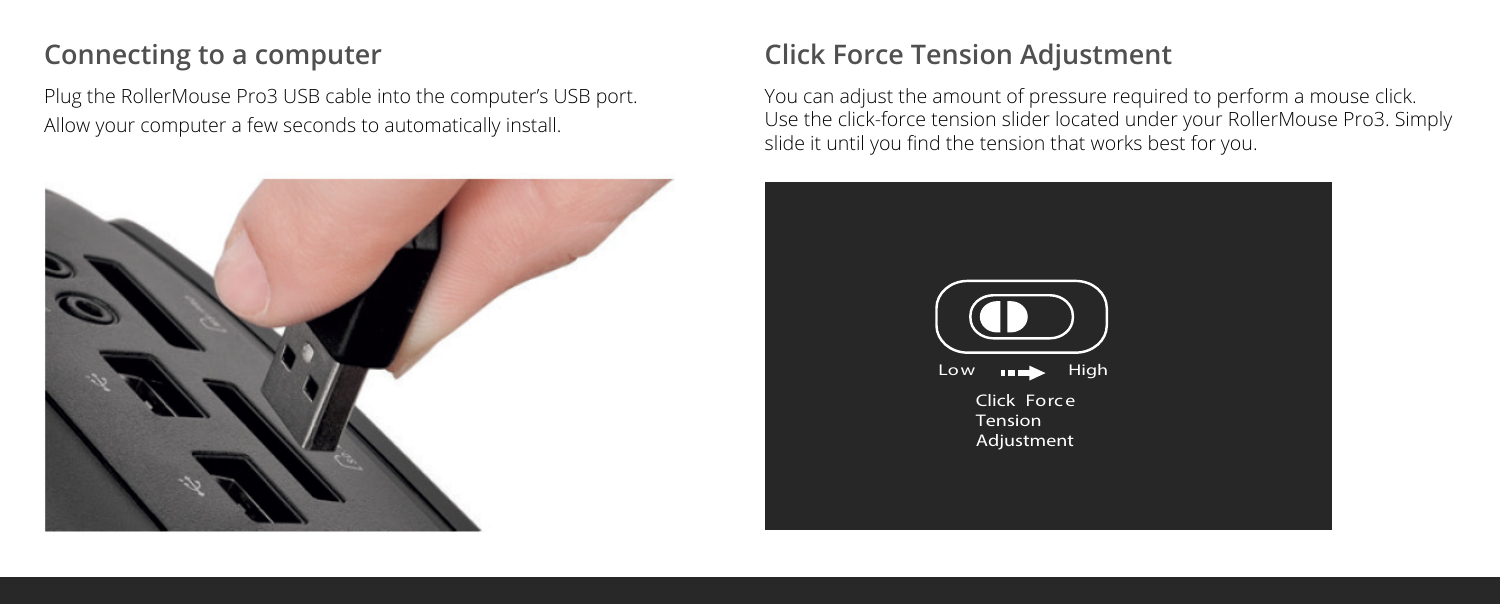#### **Using the rollerbar**

The rollerbar  $\overline{A}$  provides two functions:

- Pressing down on the rollerbar performs a left click.
- Moving the rollerbar from side to side and up and down performs cursor movement.

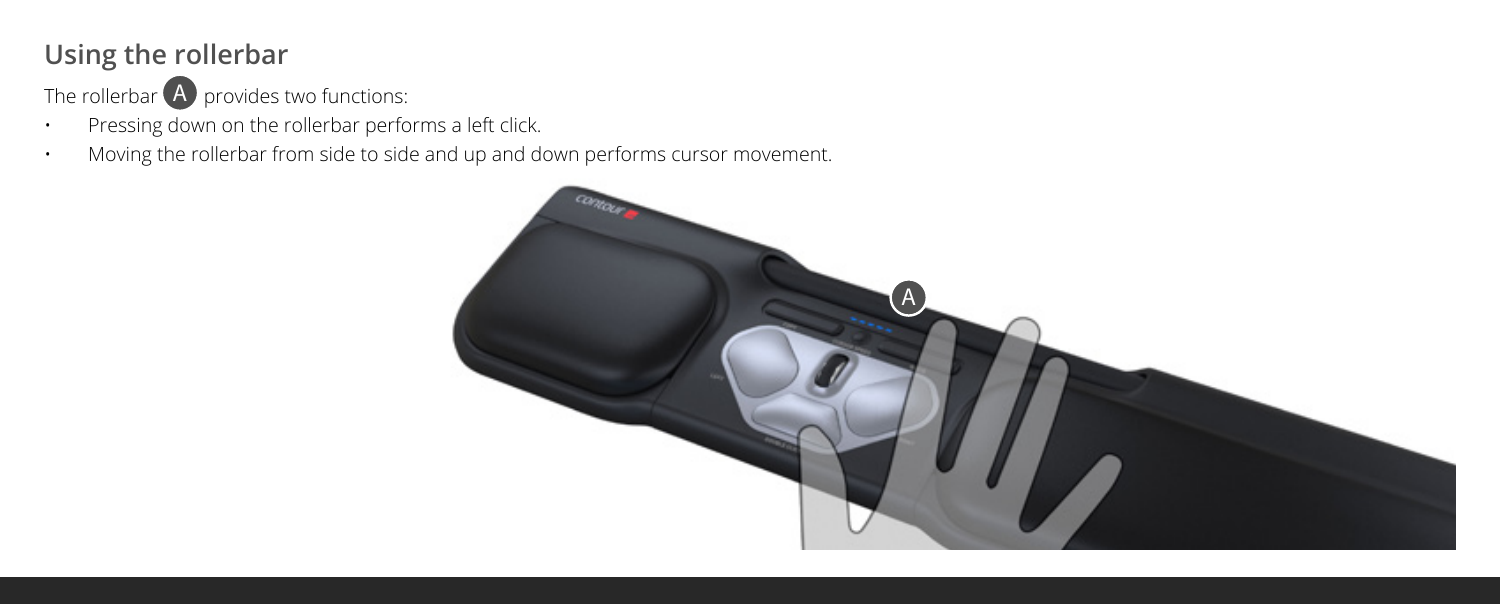#### **Change cursor speed**

Press button  $\bigcirc$  to change cursor speed. There are ten speed selections which range from slow (600 DPI) to fast (2400 DPI). Speed can be identied by the LED lights as shown.

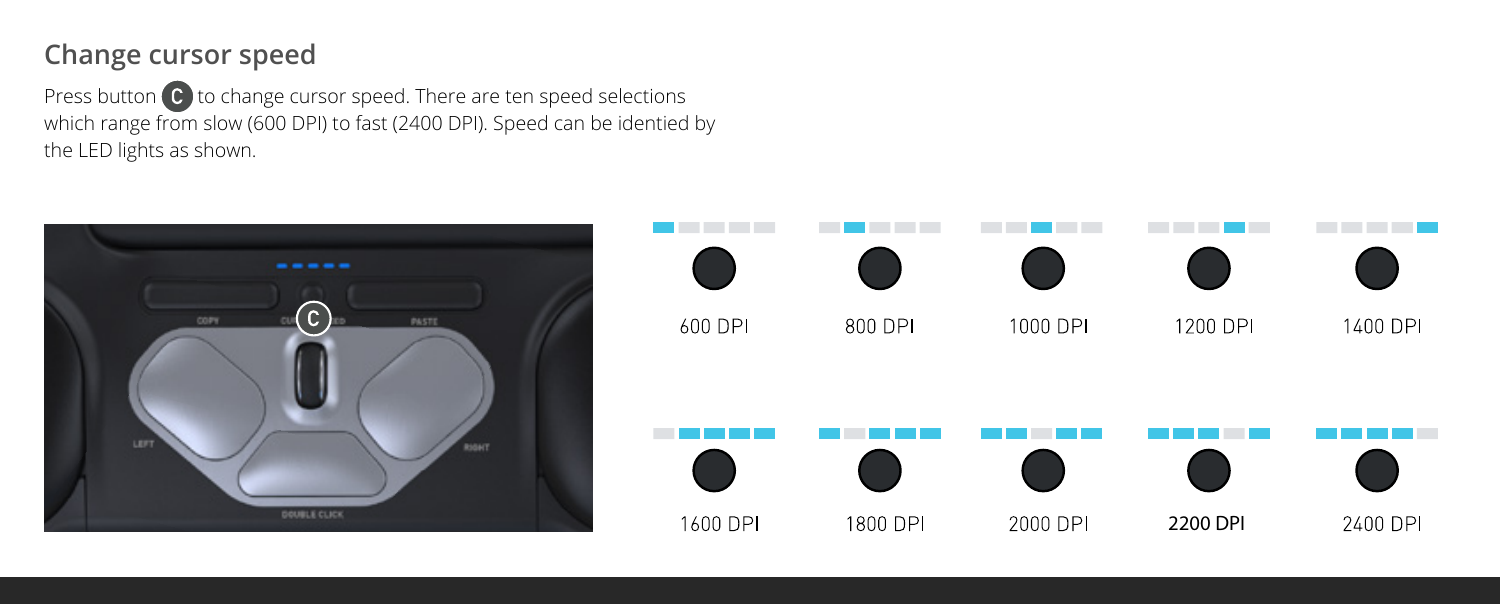#### **User settings**

RollerMouse Pro3 has 3 modes. PC- mode, Mac-mode and HID-mode (For Linux). Use the following key commands to switch settings to best fit your operating system.

- Press and hold the  $\bigcirc$  and  $\bigcirc$  buttons simultaneously for two seconds to see the LED lights flash for the respective mode.
- While holding the  $\left( \mathsf{C}\right)$  button, release the  $\left( \mathsf{D}\right)$  button and klick on the D button to toggle though the different modes.
- Release both buttons once the desired mode has been reached.



#### **Different Mode settings**



#### **PC-Mode MAC-Mode HID-Mode**

LED's light up from right to left

LED's light up from both sides towards the middle



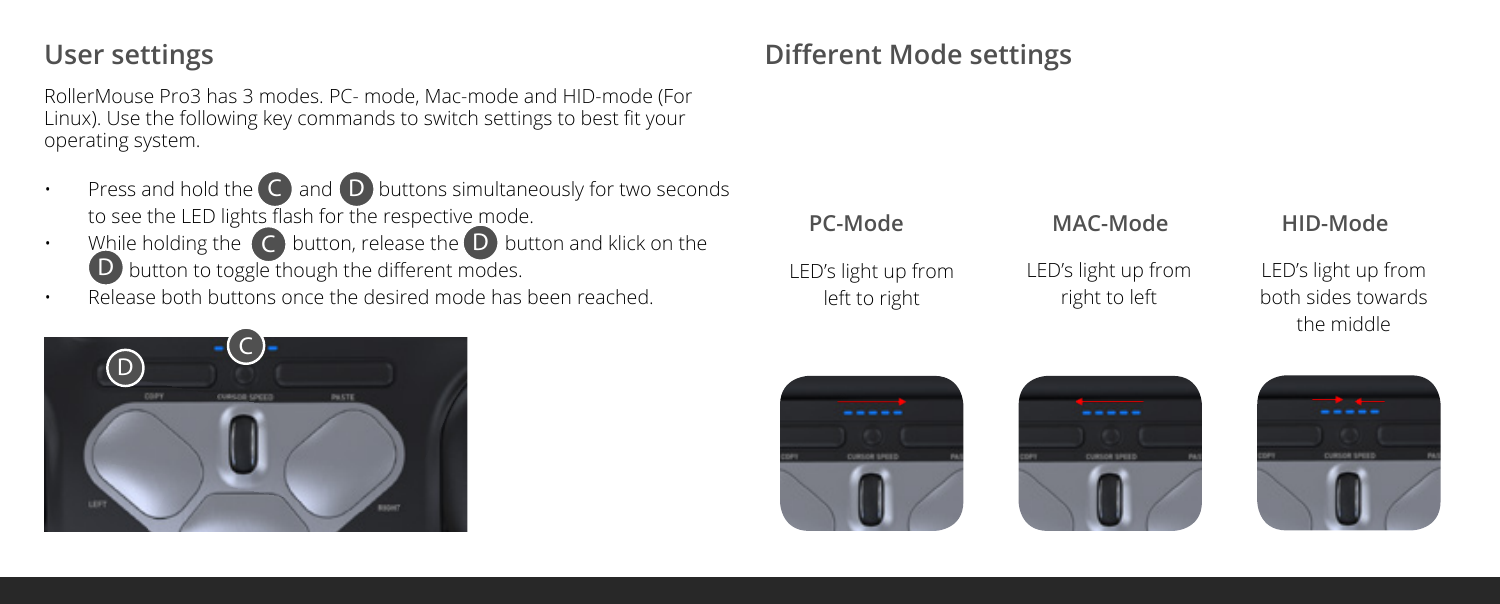#### Changing the 'Double' Click Button to Middle **Button function**

To change button  $\bigodot$  from a double click function to a middle button 10 Cridrige Dutton function, hold buttons  $\bigcirc$  and  $\bigcup$  for two seconds until LED lights flashes to confirm. Repeating this process will revert back to double click function.



#### **Warranty**

At Contour Design we strive after producing products of high and premium quality. If there is a functional defect due to faulty manufacturing, we will replace the product. If you dropped our product or spilled liquid on it, or damaged it in some other way, we cannot cover the damage under our warranty.

#### **ATTENTION!**

If you attempt to dismantle your RollerMouse, you will invalidate your warranty.